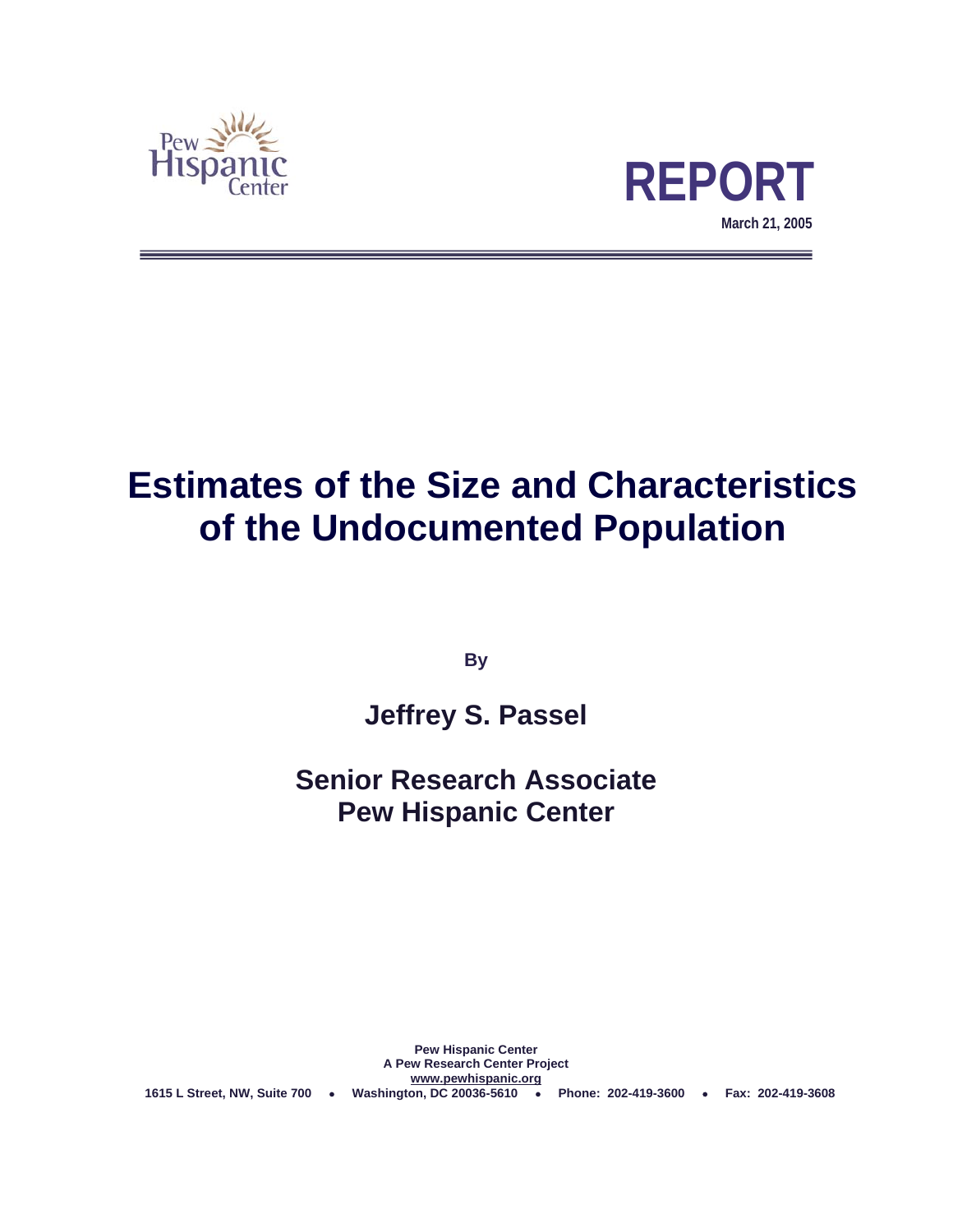### **EXECUTIVE SUMMARY**

 The Pew Hispanic Center has developed new estimates for the size and key characteristics of the population of foreign-born persons living in the United States without proper authorization using data from the March 2004 Current Population Survey which is conducted by the U.S. Census Bureau and the Department of Labor.<sup>\*</sup>

Major findings include:

 $\overline{a}$ 

- Following several years of steady growth, the number of undocumented residents reached an estimated 10.3 million in March 2004 with undocumented Mexicans numbering 5.9 million or 57 percent of the total.
- As of March 2005, the undocumented population has reached nearly 11 million including more than 6 million Mexicans, assuming the same rate of growth as in recent years.
- About 80 to 85 percent of the migration from Mexico in recent years has been undocumented.
- Since the mid-1990s, the most rapid growth in the number of undocumented migrants has been in states that previously had relatively small foreign-born populations. As a result, Arizona and North Carolina are now among the states with largest numbers of undocumented migrants.
- Although most undocumented migrants are young adults, there is also a sizeable childhood population. About one-sixth of the population—some 1.7 million people is under 18 years of age.

### **SIZE AND ORIGINS OF THE UNDOCUMENTED POPULATION**

 Neither the Census Bureau nor any other U.S. government agency counts the unauthorized migrant population or defines their demographic characteristics based on specific enumeration. There is, however, a widely-accepted methodology for estimating the size and certain characteristics, such as age and national origins, of the undocumented population based on official data. This methodology essentially subtracts the estimated legal-immigrant population from the total foreign-born population and treats the residual as a source of data on the unauthorized migrant population (Passel, Van Hook, and Bean 2004).

 The estimates reported here use this methodology with data from the March 2004 Current Population Survey (CPS). The CPS, a monthly survey of about 50,000 households conducted jointly by the U.S. Bureau of Labor Statistics and the Census Bureau, is best known as the source for monthly unemployment statistics. Every March both the sample size and the questionnaire of the CPS are augmented to produce the Annual Social and Economic Supplement which provides additional data on several additional subjects including the foreign-born population.

 As of March 2004, there were an estimated 10.3 million unauthorized migrants living in the United States. A comparison to past estimates derived with the same methodology shows

<sup>∗</sup> See "Note on Methods and Terminology" below for definitions, data sources, and methods.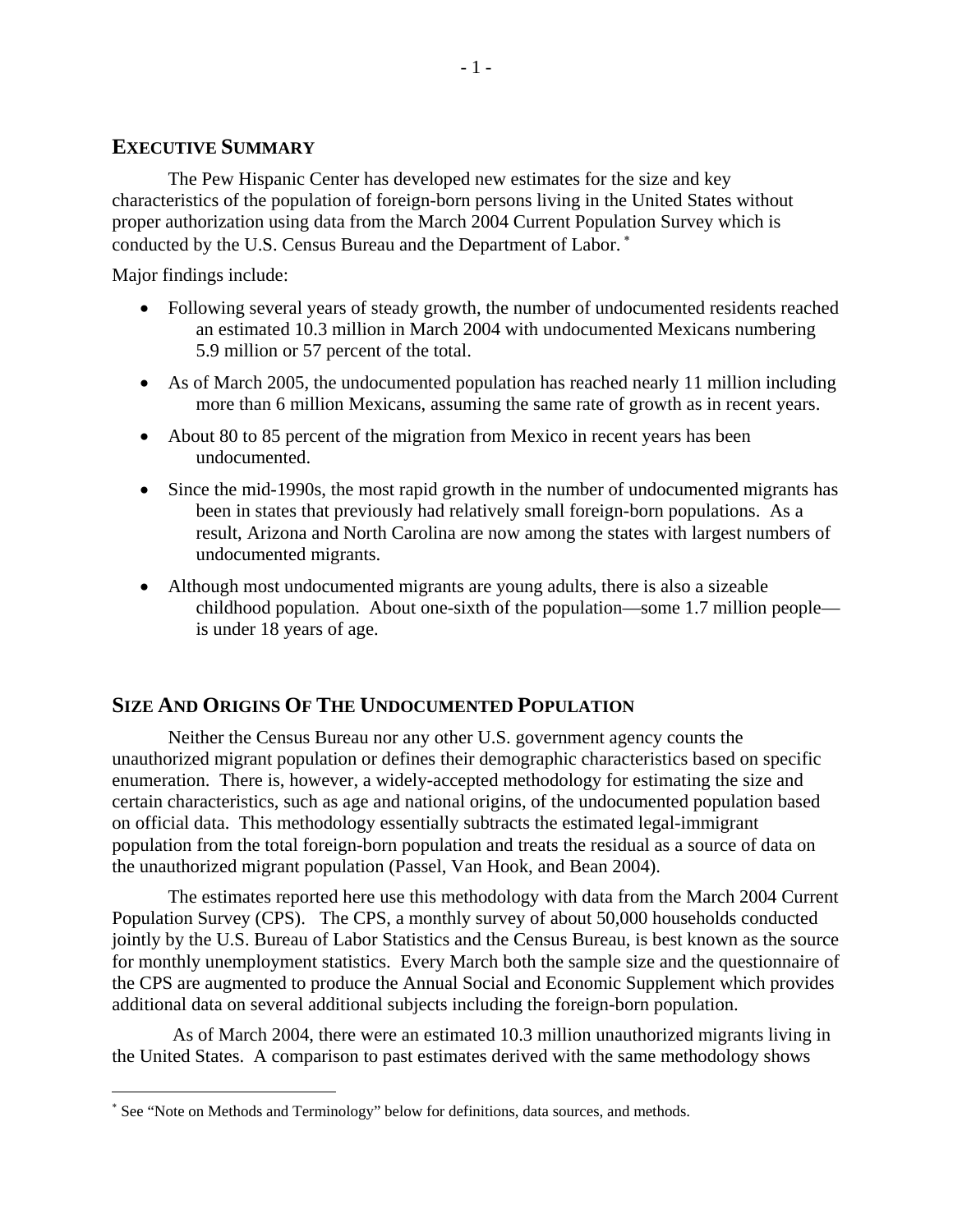that the undocumented population has grown rapidly in recent years. There were 8.4 million unauthorized migrants living in the United States in April 2000 according to estimates derived from Census 2000 (Passel, Van Hook, and Bean 2004). Thus, average annual growth over the 4-year period since 2000 was about 485,000 per year. Assuming this rate of growth held steady, the best estimate for March 2005 points to a figure of somewhat less than 11 million for the number of undocumented residents.

 The 10.3 million undocumented migrants in March 2004 represent about 29 percent of the almost 36 million foreign-born residents of the United States (Figure 1).

Mexicans make up by far the largest group of undocumented migrants at 5.9 million or 57 percent of the total in the March 2004 estimates. This share has remained virtually unchanged for the past decade, even as the size of the undocumented population has grown very rapidly. In addition, another 2.5 million undocumented migrants or about 24 percent of the total are from other Latin American countries. About 9 percent are from Asia, 6 percent from Europe and Canada, and 4 percent from the rest of the world (Figure 2).

While the annual net growth of the unauthorized population has averaged roughly half a million per year since 1990, the number of new undocumented migrants reaching the country every year is significantly larger. While it grows through the arrival of new migrants, the undocumented population is reduced each year because many undocumented migrants depart, a few die, and significant numbers acquire legal status. Over the past decade the number of newly arrived unauthorized migrants added to the U.S. population has averaged 700,000–800,000 a year (Figure 3). Over the same interval, legal migrants arrived at roughly the same rate.

Overall, the Mexican-born population living in the United States, including both those with legal status and otherwise, has continued to increase dramatically. About 11.2 million Mexicans were in the United States as of March 2004 with just under half (47 percent) or about 5.2 million having legal immigration status. Mexicans overall represent about 32 percent of the foreign-born population, a high figure by historical standards but not unprecedented; both Irish and German immigrants accounted for a higher percentage of the foreign-born at various points in the mid- and late-19<sup>th</sup> century (Gibson and Lennon 1999).

The number of Mexican migrants in the United States has grown quite rapidly over the past 35 years, increasing almost 15-fold from about 760,000 in the 1970 Census to more than 11 million in 2004—an average annual growth rate of more than 8 percent, maintained over more than 3 decades. This remarkable growth has been largely driven by undocumented migration. On average the Mexican population living in the United States has grown by about half a million people a year over the past decade. Unauthorized migrants have accounted for about 80–85 percent of the increase (Figure 4). Since this growth has been fairly consistent, we estimate that the number of undocumented Mexicans in the United States reached 6 million before the end of 2004 and could surpass 6.5 million by the end of 2005.

#### **DESTINATIONS**

Almost two-thirds (68 percent) of the undocumented population lives in just eight states: California (24 percent), Texas (14 percent), Florida (9 percent), New York (7 percent), Arizona (5 percent), Illinois (4 percent), New Jersey (4 percent), and North Carolina (3 percent). (See Figure 5 and Table 1.)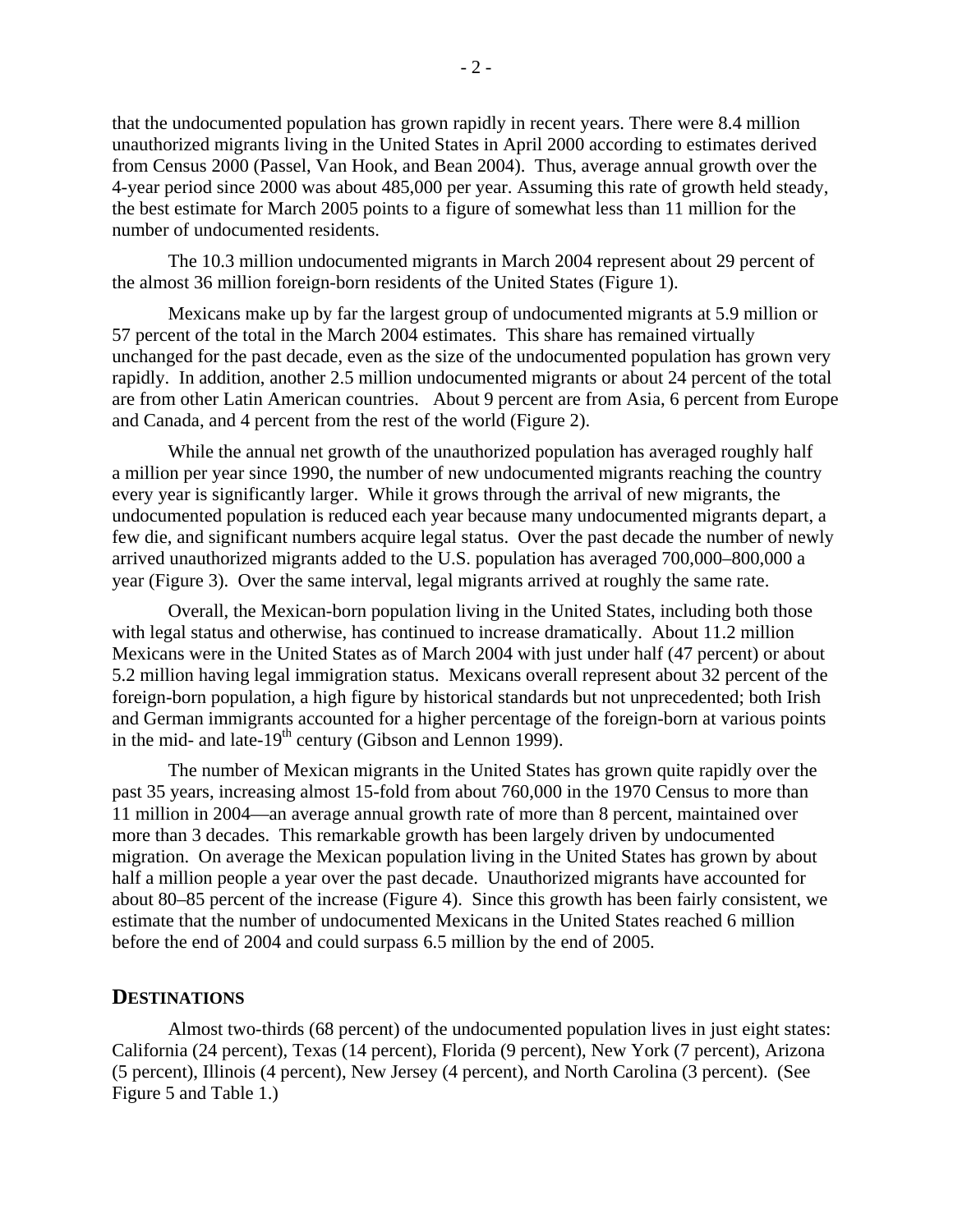The appearance of Arizona and North Carolina on this list of the states with large shares of the undocumented populations highlights another recent trend. In the past, the foreign-born population, both legal and undocumented, was highly concentrated. But, since the mid-1990s, the most rapid growth in the immigrant population in general and the undocumented population in particular has taken place in new settlement areas where previously the foreign-born had been a relatively small presence.

According to estimates for 1990, about 88 percent of the undocumented population lived in only *six* states that had been traditional settlement areas for the foreign-born—California. New York, Texas, Illinois, Florida and New Jersey. But, by 2004, only 61 percent of the undocumented population lived in those six states.

Another way of looking at this movement is that in 1990 only about 400,000 undocumented migrants lived in the remaining 38 states and the District of Columbia (Figure 6). By 2004, an estimated 3.9 million undocumented migrants lived outside of those traditional settlement states, nearly a tenfold increase. (Table 1 shows the available estimates for all states.)

The rapid growth of the undocumented population has been the principal driver of growth in the foreign-born populations in new settlement states such as Arizona, North Carolina, Georgia, and Tennessee (Passel, Capps, and Fix 2002; Passel and Zimmermann 2001). In 17 new settlement states stretching from the northwest through the mountain states to the southeast, the undocumented make up 40 percent or more of the total foreign-born population (Figure 7). Of the six traditional settlement states, only Texas has such a large ratio of its undocumented population to the total foreign-born. In the other five traditional settlement states, undocumented migrants make up less than 30 percent of the foreign born population and in New York the undocumented share is less than 20 percent.

#### **DEMOGRAPHIC COMPOSITION**

Although the stereotype of undocumented migrants being mostly young adult males is partly supported by our estimates, a somewhat different picture of the entire group emerges from a more detailed demographic analysis. About one in every six undocumented migrants is a child, accounting for about 1.7 million of the more than 10 million undocumented migrants (Figure 8). A relatively small percentage of the unauthorized migrants are of middle age or older with only about 1.1 million being over 40 years old and virtually none being over age 65. Among the younger adults, there is a predominance of males, but there is also a significant number of women in the undocumented population—about 3 million or 29 percent of the total. For undocumented migrants aged 18–39, nearly 60 percent or about 4.5 million are men; in this age group of the undocumented there are about 146 men for every 100 women.

 An additional demographic category is important to any discussion of the undocumented population but is particularly difficult to measure—the U.S.-born children of undocumented parents. Previous work with estimates similar to those presented here has shown that there are about two such U.S.-born children of undocumented migrants for every undocumented child (Passel, Capps, and Fix 2004). Applying that ratio to the March 2004 estimates points to well over 3 million U.S.-born children in families headed by undocumented migrants.

The estimates completed to date do not give a direct measure of the number of undocumented migrants in the U.S. labor force. However, labor force participation estimates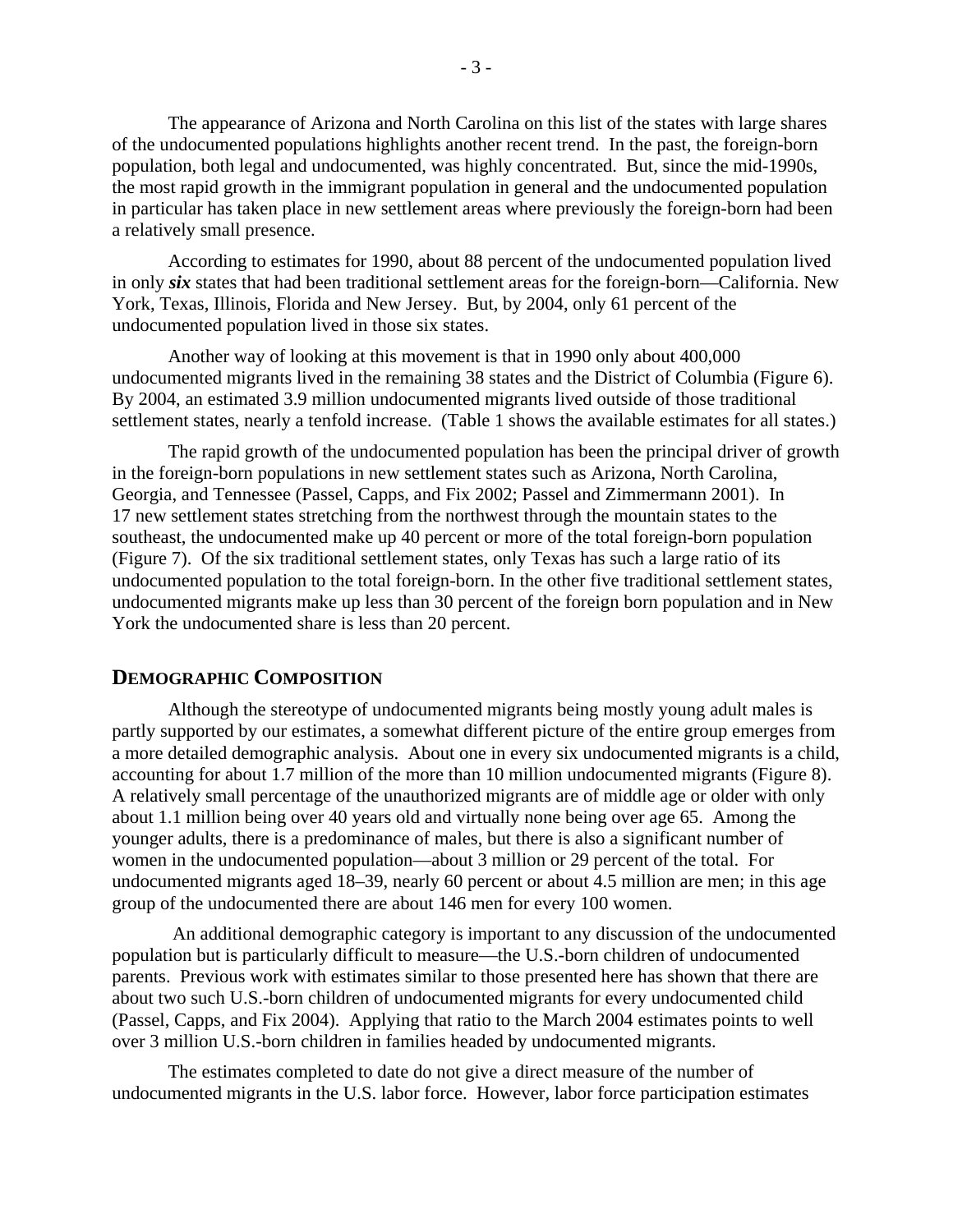from previous research conducted with data for 2002 (Passel, Capps, and Fix 2004) would lead to an estimate of about 7 million undocumented workers for 2004—representing about 5 percent of U.S. workers.

#### **Note on Methods and Terminology**

We estimate the number of undocumented migrants by subtracting *legal* foreign-born residents from the *total* foreign-born population. This total is based on the March 2004 Current Population Survey (CPS) with an allowance for immigrants not included in the CPS. To estimate the number of *legal* residents, we use official data, mostly provided by the Department of Homeland Security and other government agencies, for the following categories: (a) legal permanent residents, i.e., green-card holders including amnesty recipients under the Immigration Reform and Control Act of 1986; (b) refugees, asylees and parolees; and (c) legal temporary residents, which include students, professors, high-tech workers, and a number of other temporary visa categories.

The estimates of the total foreign-born population are based on the March 2004 Current Population Survey, but have been corrected for misreporting of place of birth. In developing the estimates of undocumented migrants, we employ assumptions about the coverage of legal residents and undocumented residents in the Current Population Survey. The correction factors are based on official estimates of census undercount from Census 2000 and other research on coverage of the foreign-born.

The state-level estimates were done with two different methods. For the 6 "historical" states (CA, NY, TX, FL, IL, and NJ) and the balance of the country, the residual method described in the above was applied "directly" with a comparison of the estimated number of legal residents to the foreign-born population counted in the state. For the remaining states, we used a so-called "synthetic method." The ratio of undocumented residents to the foreign-born population for the entire group of the remaining 44 states and the District of Columbia was applied to each state separately. Ratios were computed for four areas of origin (Mexico, Other Latin America, Asia, and the rest of the world) and for four periods of arrival (2000–04, 1995–99, 1990–94, and pre-1990).

Undocumented or unauthorized migrants are those who do not fall into any of our legal categories. Two groups account for most undocumented migrants: (a) those who entered the country without valid documents, including people crossing the Southwestern border clandestinely; and (b) those who entered with valid visas but overstayed their visas' expiration or otherwise violated the terms of their admission. Some "undocumented" migrants in our estimate have legal authorization to live and work in the United States. Two such groups—those with temporary protected status (TPS) and asylum applicants—may account for as much as 10 percent of our estimate.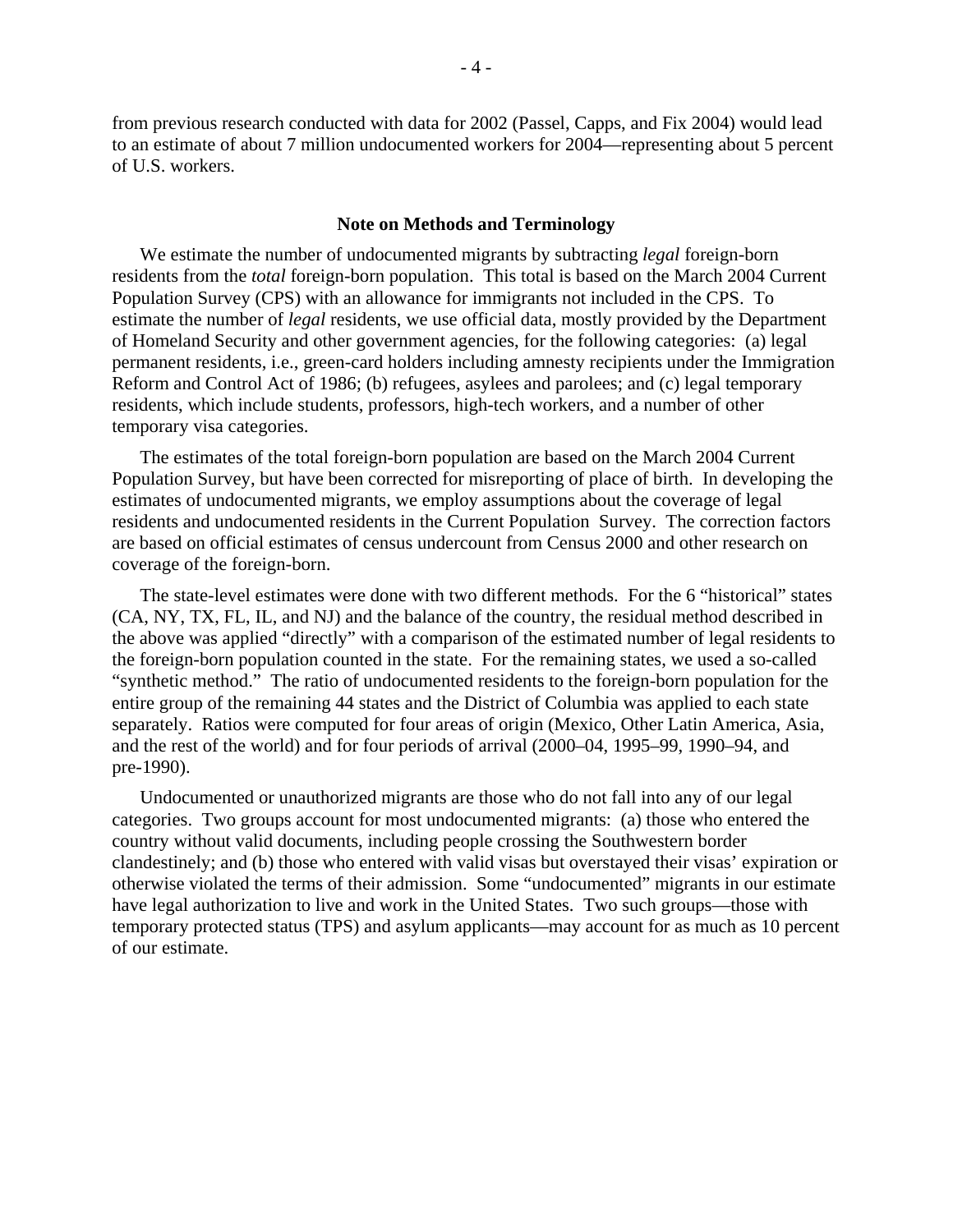### **REFERENCES**

- Gibson, Campbell and Emily Lennon. 1999. "Historical Census Statistics on the Foreign-born Population of the United States: 1850-1990." Population Division Working Paper No. 29. U.S. Census Bureau: Washington, DC. February. Also, http://www.census.gov/population/www/documentation/twps0029/twps0029.html.
- Passel, Jeffrey S., Randolph Capps, and Michael E. Fix. 2002. *The Dispersal of Immigrants in the 1990s.* Information Brief No. 2 in Series on *Immigrant Families and Workers: Facts and Perspectives*. Urban Institute: Washington, DC. November 26. Also, http://www.urban.org/url.cfm?ID=410589.
- Passel, Jeffrey S., Randolph Capps, and Michael E. Fix. 2004. *Undocumented Immigrants: Facts and Figures*. Urban Institute *Fact Sheet.* Urban Institute: Washington, DC. January 12. Also, http://www.urban.org/url.cfm?ID=1000587.
- Passel, Jeffrey S., Jennifer Van Hook, and Frank D. Bean. 2004. *Estimates of Legal and Unauthorized Foreign Born Population for the United States and Selected States, Based on Census 2000.* Report to the Census Bureau. Urban Institute: Washington, DC. June 1.
- Passel, Jeffrey S. and Wendy Zimmermann. 2001. *Are Immigrants Leaving California? Settlement Patterns of Immigrants in the Late 1990s.* Research Report. Urban Institute: Washington, DC. April 1. Also, http://www.urban.org/url.cfm?ID=410287.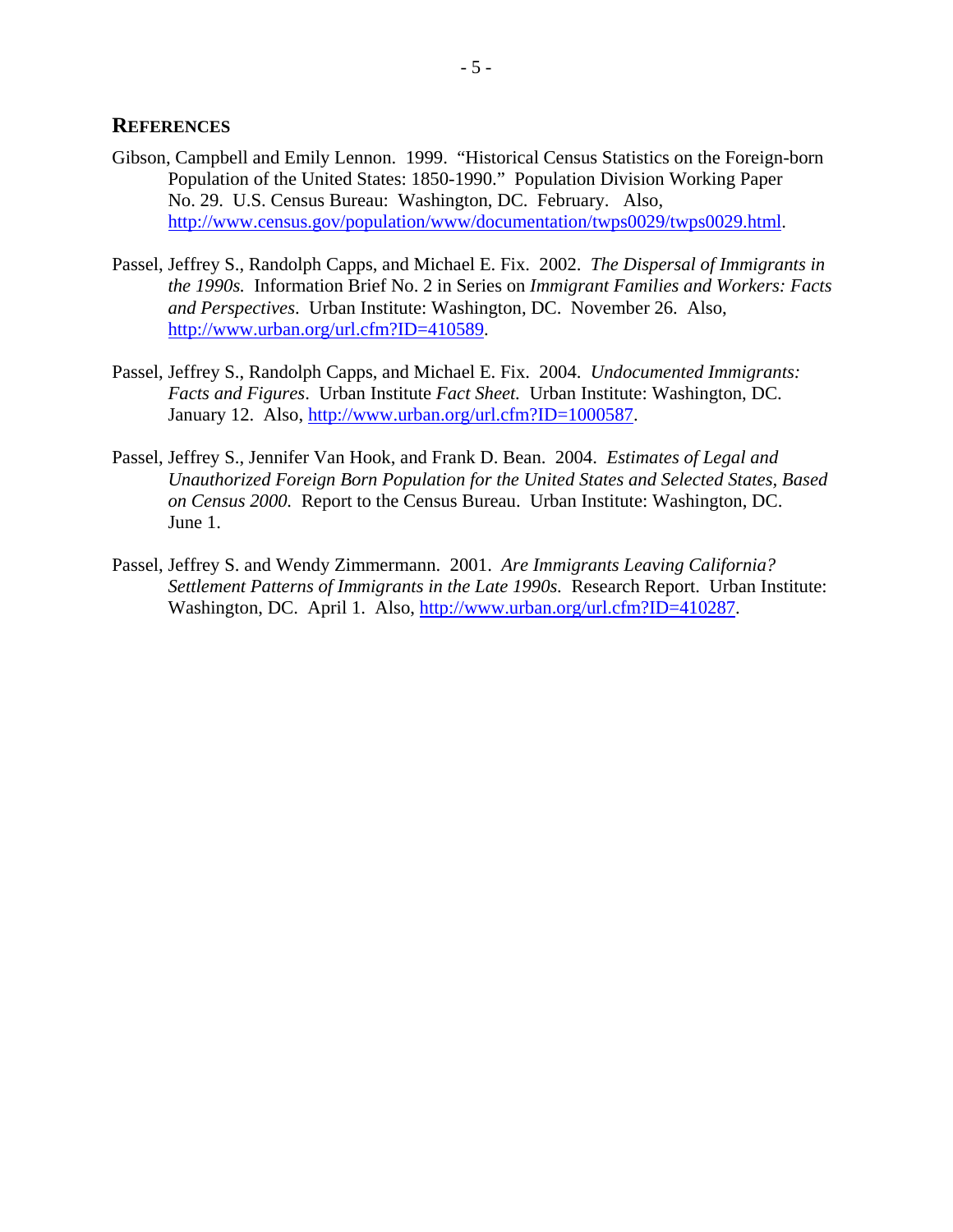### **TABLE 1. ESTIMATES OF UNDOCUMENTED MIGRANT POPULATION, FOR STATES: 2002–2004**

| California      | 2,400,000 |
|-----------------|-----------|
| Texas           | 1,400,000 |
| Florida         | 850,000   |
| New York        | 650,000   |
| Arizona         | 500,000   |
| <b>Illinois</b> | 400,000   |
| New Jersey      | 350,000   |
| North Carolina  | 300,000   |
|                 |           |

All Other 3,150,000

#### **200,000-250,000**

 Georgia Colorado Maryland **Massachusetts**  Virginia Washington

#### **100,000-150,000**

 Nevada Oregon Pennsylvania Michigan Ohio Wisconsin Tennessee

#### **55,000-85,000**

 Connecticut Utah Minnesota Kansas New Mexico Indiana Iowa Oklahoma Missouri

#### **20,000-35,000**

 South Carolina Rhode Island Idaho Arkansas Alabama Kentucky Nebraska Louisiana Hawaii District of Columbia Mississippi Delaware

#### **Under 10,000**

 New Hampshire Alaska Wyoming Maine West Virginia South Dakota Vermont North Dakota Montana

Source: Pew Hispanic Center estimates based on March 2002, 2003, and 2004 Current Population Surveys (Passel 2005); includes an allowance for persons omitted from the CPS. Estimates for California, Texas, New York, Florida, Illinois, and New Jersey use "direct" methods; other states based on "synthetic" methods. See text.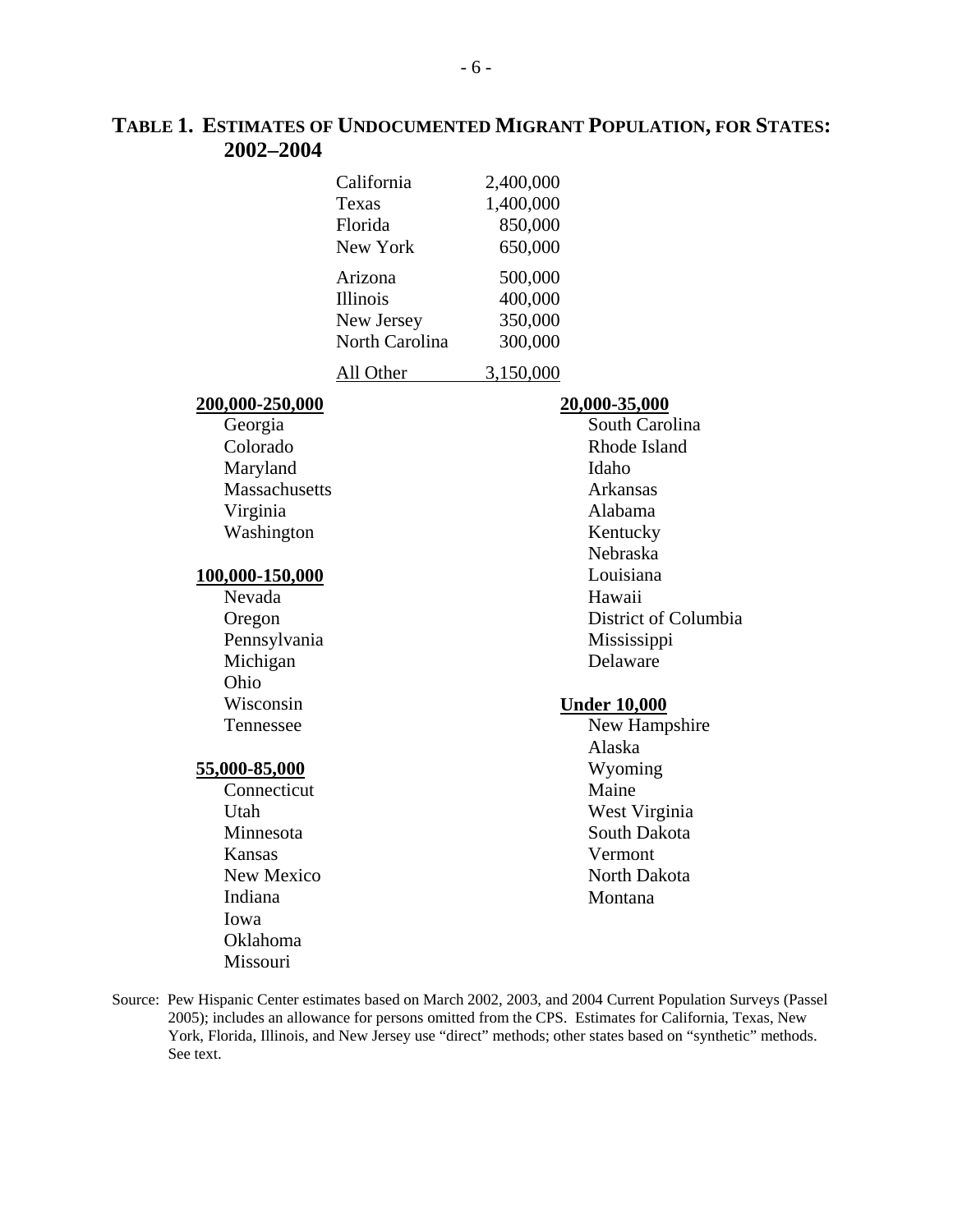

## **35.7 Million Foreign-Born in March 2004**

#### **Figure 1. Legal Status of the Foreign-born Population: March 2004**

Source: Pew Hispanic Center estimates based on March 2004 Current Population Survey (Passel 2005). Includes an allowance for persons omitted from the CPS. Note that LPR and refugee arrivals also include persons who have acquired U.S. citizenship through naturalization.



#### **Figure 2. Country or Region of Birth for the Undocumented Migrant Population: March 2004**

Source: Pew Hispanic Center estimates based on March 2004 Current Population Survey (Passel 2005). Includes an allowance for persons omitted from the CPS.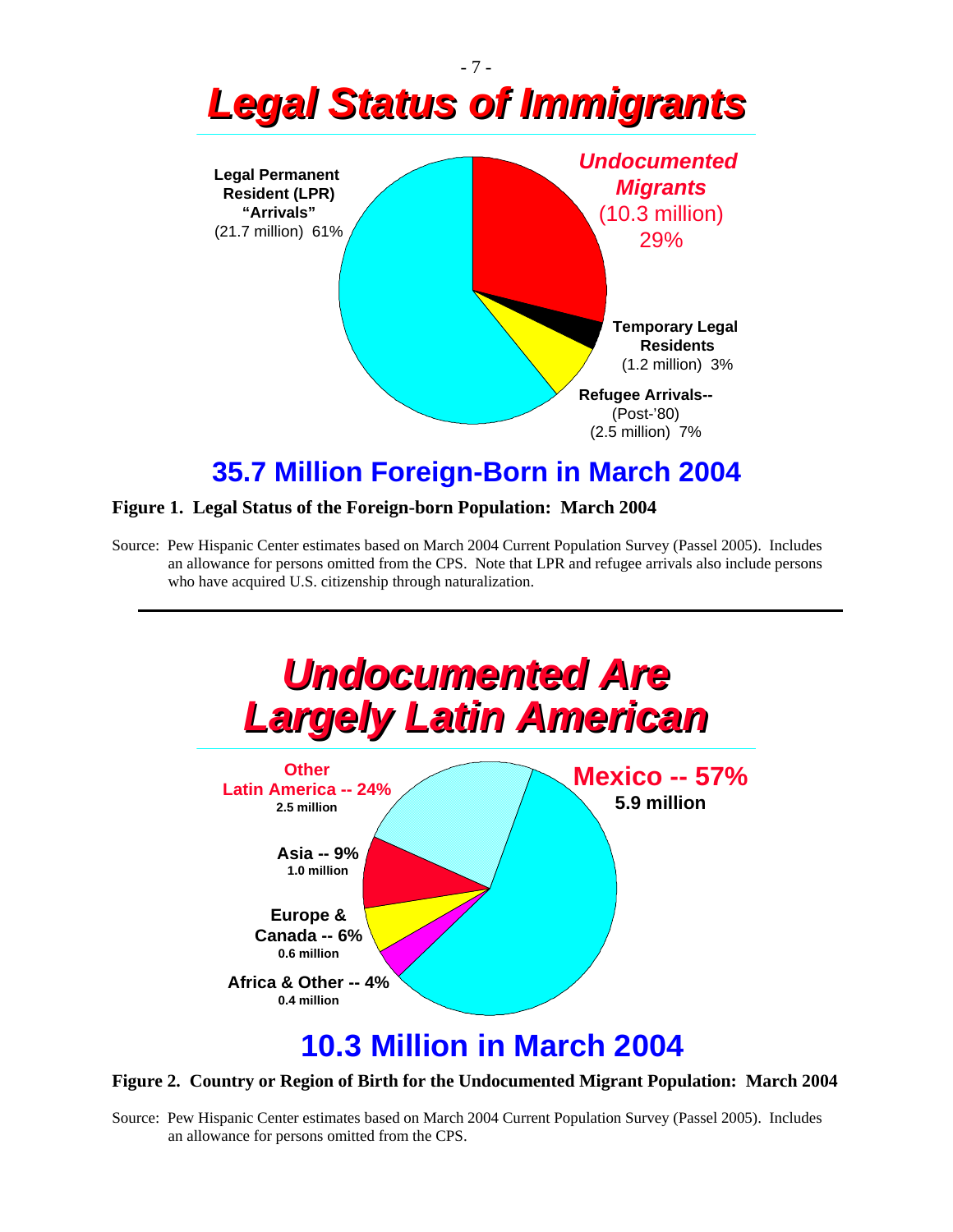

# **10.3 Million in March 2004**

#### **Figure 3. Period of Arrival for the Undocumented Population: March 2004**

Source: Pew Hispanic Center estimates based on March 2004 Current Population Survey (Passel 2005). Includes an allowance for persons omitted from the CPS. Dates represent when the migrants "came to live in the United States."



**Figure 4. Mexican-Born Migrants in the United States by Legal Status and Date of Arrival—Average Annual Flows and Total Numbers: As of March 2004** 

Source: Pew Hispanic Center estimates based on March 2004 Current Population Survey (Passel 2005). Includes an allowance for persons omitted from the CPS.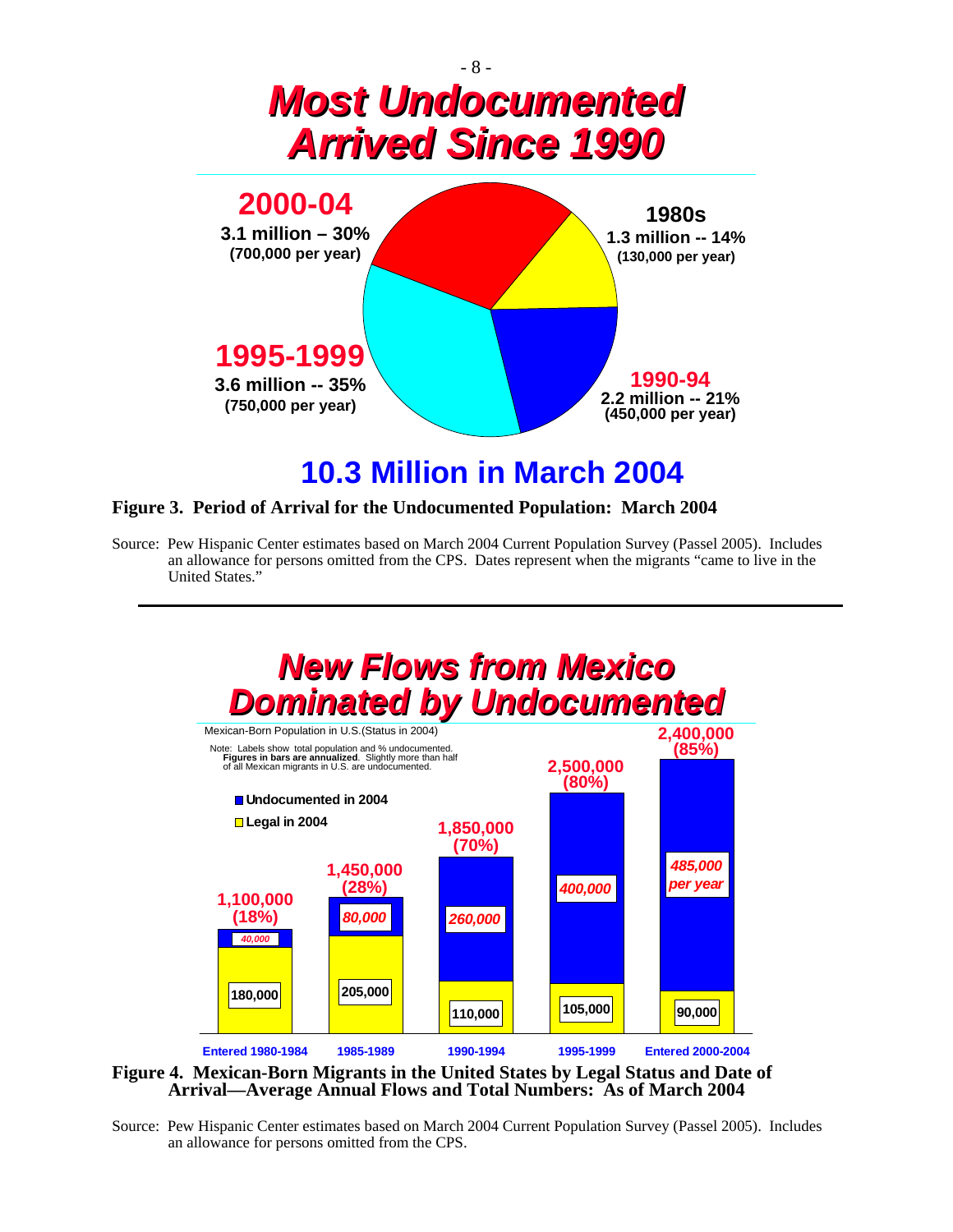



Source: Pew Hispanic Center estimates based on March 2002, 2003, and 2004 Current Population Surveys (Passel 2005). States denoted with an asterisk (\*) use data for 2003–2004 only; see text. Includes an allowance for persons omitted from the CPS.



**Figure 6. Distribution of Undocumented Migrants, by State: 1990 and 2004** 

Source: Pew Hispanic Center estimates based on March 2004 Current Population Survey (Passel 2005) and 1990 Census. Includes an allowance for persons omitted from the CPS or Census.